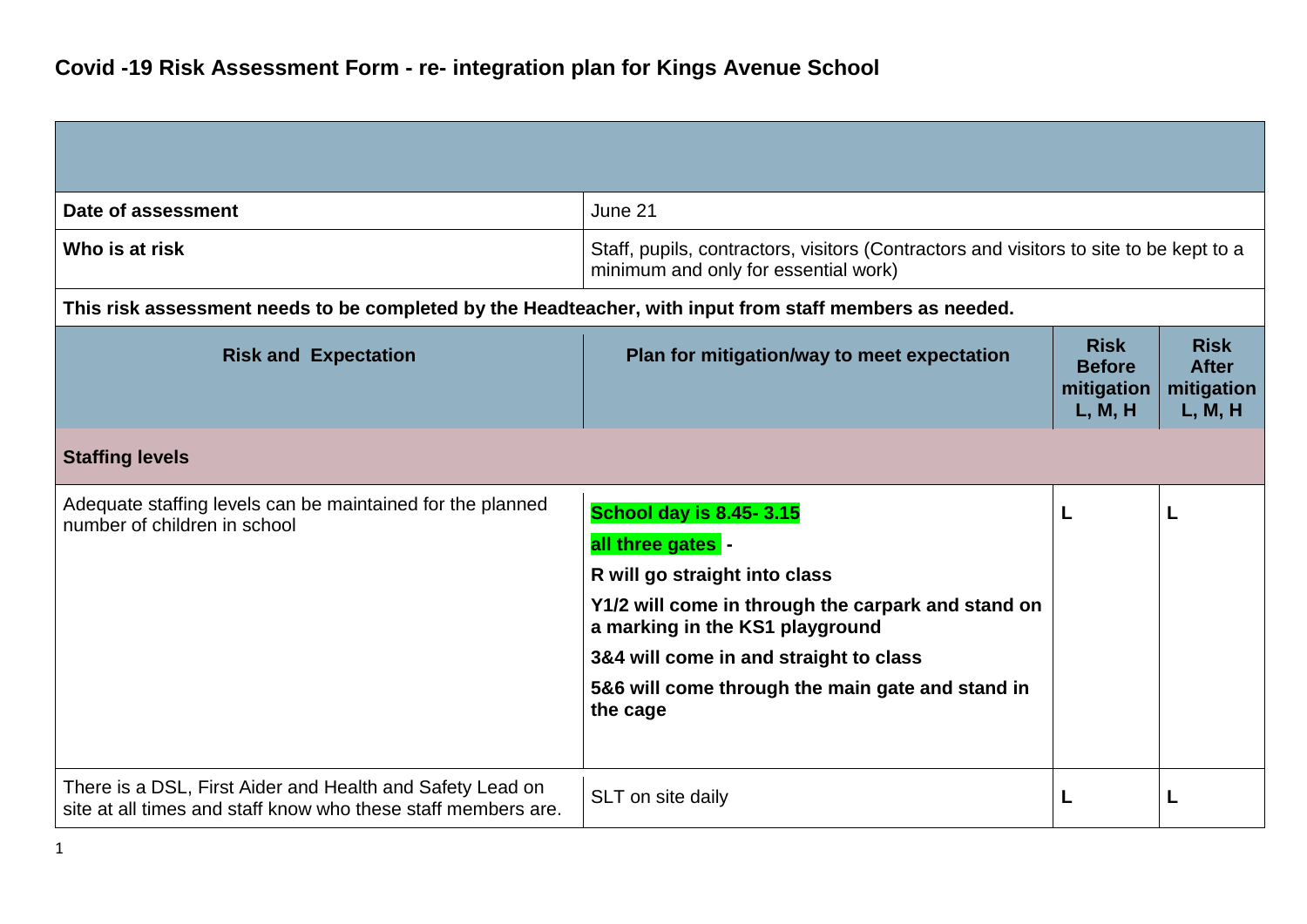| Staff with set groups of children to minimise contact with<br>others                                                                                                 | Children will be grouped into bubbles of year groups<br>Each bubble will have its own staff and playground.<br>We will Minimise contact between individuals and<br>maintain social distancing wherever possible.<br>Staff in each bubble will not work in other bubbles<br>unless absolutely necessary and authorised by the HT | L |  |
|----------------------------------------------------------------------------------------------------------------------------------------------------------------------|---------------------------------------------------------------------------------------------------------------------------------------------------------------------------------------------------------------------------------------------------------------------------------------------------------------------------------|---|--|
| Staff must maintain 2 m from all adults. They must not touch<br>another adult in any way.                                                                            | Social distancing at all times<br>No car sharing, staff not to sit together on public<br>transport, staff room closed. No meetings, Lunch with<br>a maximum of 3 people socially distanced with<br>windows and doors open                                                                                                       | L |  |
| Individual risk assessments need to be completed for any<br>pupils returning with specific need/care to establish whether<br>the placement can be facilitated safely | Risk assessment for individual pupils, liaison with<br>parents about best place for pupils during this period.<br>(pupils with medical needs, who are shielding adults in<br>their home).                                                                                                                                       | M |  |
| Training for staff on Health and Safety to be completed prior<br>to re-opening of school                                                                             | https://www.virtual-college.co.uk/courses//prevent-covid-19-<br>free-training                                                                                                                                                                                                                                                   |   |  |
| <b>Vulnerable staff</b>                                                                                                                                              |                                                                                                                                                                                                                                                                                                                                 |   |  |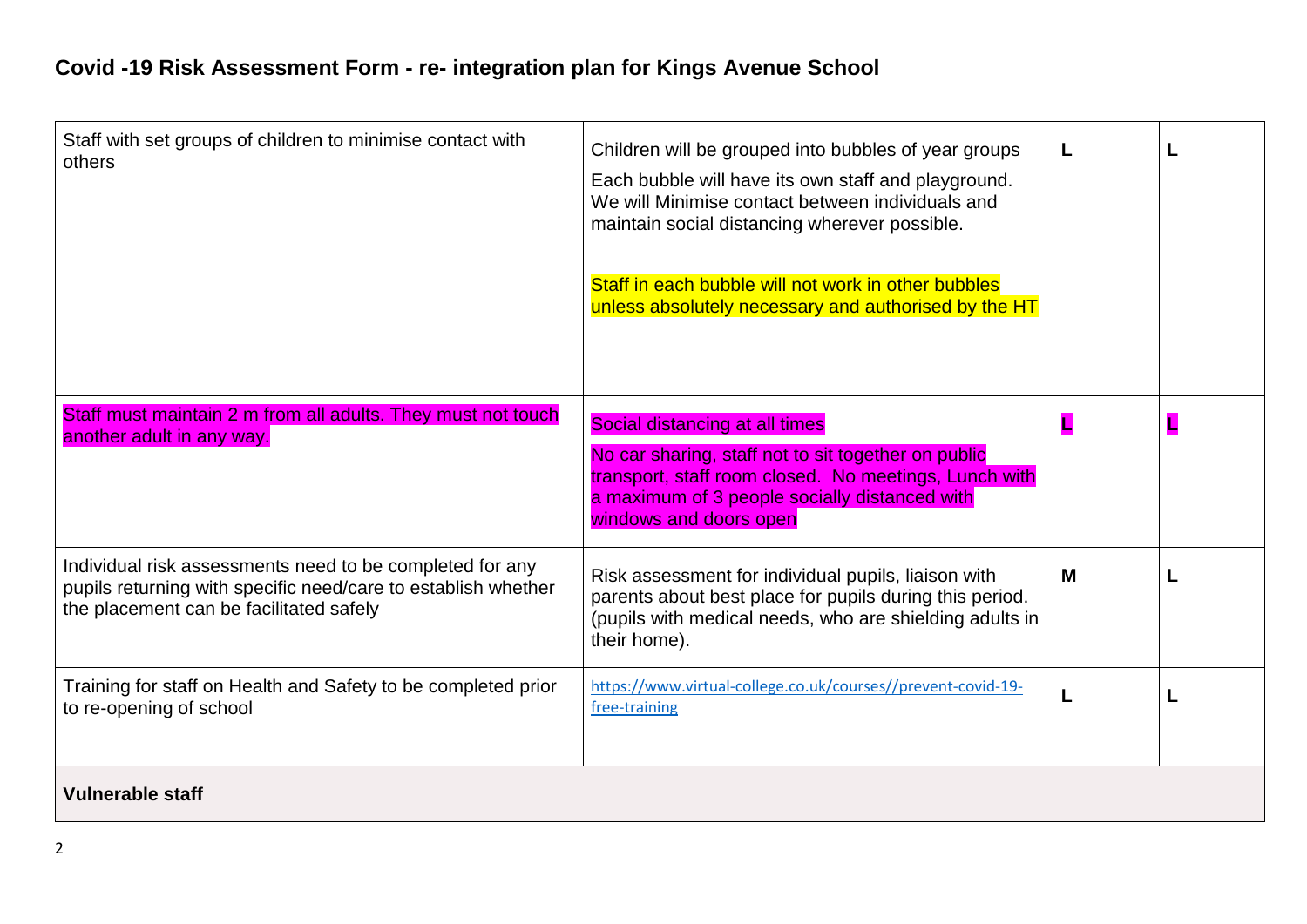| Staff showing symptoms of the virus to be given sufficient<br>time off to recover following illness in addition to the<br>guidelines on self-isolation                                                     | Would stay in touch with staff and ensure they are fully<br>ready to return to work.                                                                                                                                                       |   |   |
|------------------------------------------------------------------------------------------------------------------------------------------------------------------------------------------------------------|--------------------------------------------------------------------------------------------------------------------------------------------------------------------------------------------------------------------------------------------|---|---|
| Vulnerable teachers will be sent home to isolate should a<br>member of their class have a sibling in a closed bubble                                                                                       |                                                                                                                                                                                                                                            |   |   |
| All GOV.UK guidance to be followed regarding isolation,<br>distancing, and hygiene                                                                                                                         | https://www.gov.uk/government/publications/coronavirus-<br>covid-19-implementing-protective-measures-in-education-<br>and-childcare-settings/coronavirus-covid-19-implementing-<br>protective-measures-in-education-and-childcare-settings | L |   |
| School SLT to liaise with any staff members who are anxious<br>or struggling to readjust and an individual risk assessment be<br>completed                                                                 | Individual risk assessment to be carried out for staff<br>finding it difficult to adjust                                                                                                                                                   | L |   |
| engage with the NHS Test and Trace process<br>manage confirmed cases of coronavirus (COVID-19)<br>amongst the school community<br>contain any outbreak by following local health<br>protection team advice | Work closely with Lambeth and follow procedure                                                                                                                                                                                             | L |   |
| Risk of increased transmission of virus due to journeys to and from school                                                                                                                                 |                                                                                                                                                                                                                                            |   |   |
| Staff and pupils to travel on foot, bicycle, motorcycle or own<br>car                                                                                                                                      | Write to parents encouraging them to travel on foot etc<br>rather than use public transport.                                                                                                                                               | M |   |
| No car sharing apart from with members of own household                                                                                                                                                    |                                                                                                                                                                                                                                            | L |   |
| No use of taxis                                                                                                                                                                                            |                                                                                                                                                                                                                                            | L |   |
| No use of public transport unless social distancing is possible                                                                                                                                            | Any staff arriving by public transport wash hands<br>thoroughly before entering classrooms.                                                                                                                                                | M | M |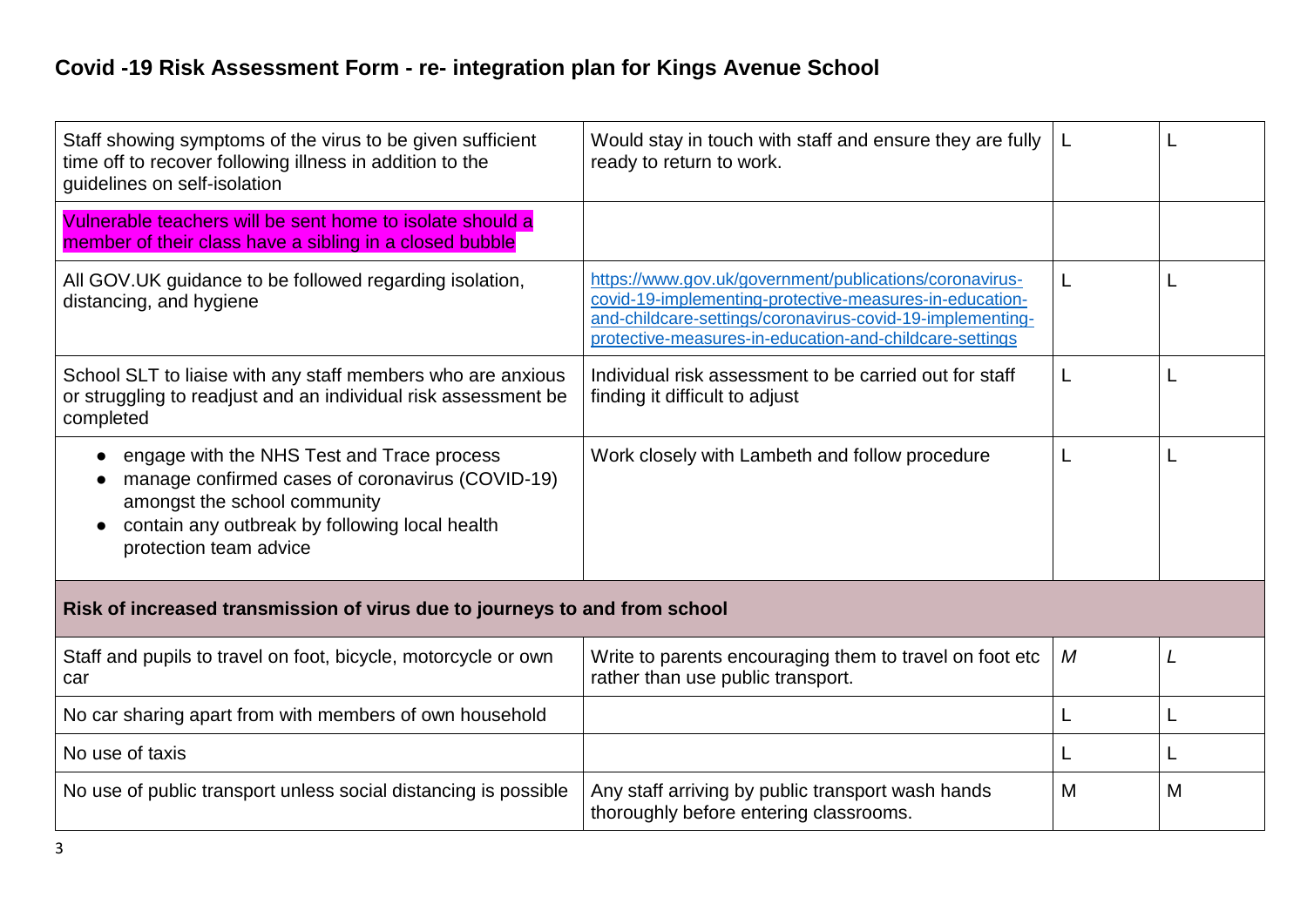| Parents and carers to be encouraged not to linger at the<br>school gate and for only one parent/carers to drop off/collect                                                                                 | Staff outside reminding parents to leave and go home<br>no chatting outside school. Write to parents to remind<br>them.                                                                          | M | Μ |
|------------------------------------------------------------------------------------------------------------------------------------------------------------------------------------------------------------|--------------------------------------------------------------------------------------------------------------------------------------------------------------------------------------------------|---|---|
| Risk of transmission through staff and pupils and others entering school building from outside and leaving at the end of the day                                                                           |                                                                                                                                                                                                  |   |   |
| All entrances to school to be used to minimise contact<br>between small class groups<br>Set entrances for set groups established                                                                           | All children through the Main gate. Nursery/Reception<br>Year 1 and Year 6 then go through separate entrances<br>to their classrooms through main gate. Path split with<br>designated direction. | M |   |
| All pupils and staff to sanitise/wash hands on arrival                                                                                                                                                     | Supervised washing of hands. Use of hand soap. All<br>classrooms equipped with soap dispensers and towels.                                                                                       | M |   |
| Mark out/signpost 2m/one-way systems for social distancing<br>on paths into school, corridors                                                                                                              | Entrance paths marked. 1 metre distancing spots for<br>children outside classes                                                                                                                  | H |   |
| Risk of transmission through activities on site                                                                                                                                                            |                                                                                                                                                                                                  |   |   |
| Communal gatherings to be suspended until after pandemic<br>(ie assemblies, sports events, concerts, etc)                                                                                                  | All cancelled                                                                                                                                                                                    | H |   |
| Everyone in the building to socially distance as much as<br>possible; areas where this is not possible should be closed off<br>or used by limited staff (eg small shared offices/ narrow<br>corridors etc) | <b>Staffroom closed</b><br>No meetings without the HT permission                                                                                                                                 | н |   |
| Children to be taught safe distancing and any new evacuation<br>procedures                                                                                                                                 | Procedures to be taught to children. Evacuation<br>practised                                                                                                                                     | H |   |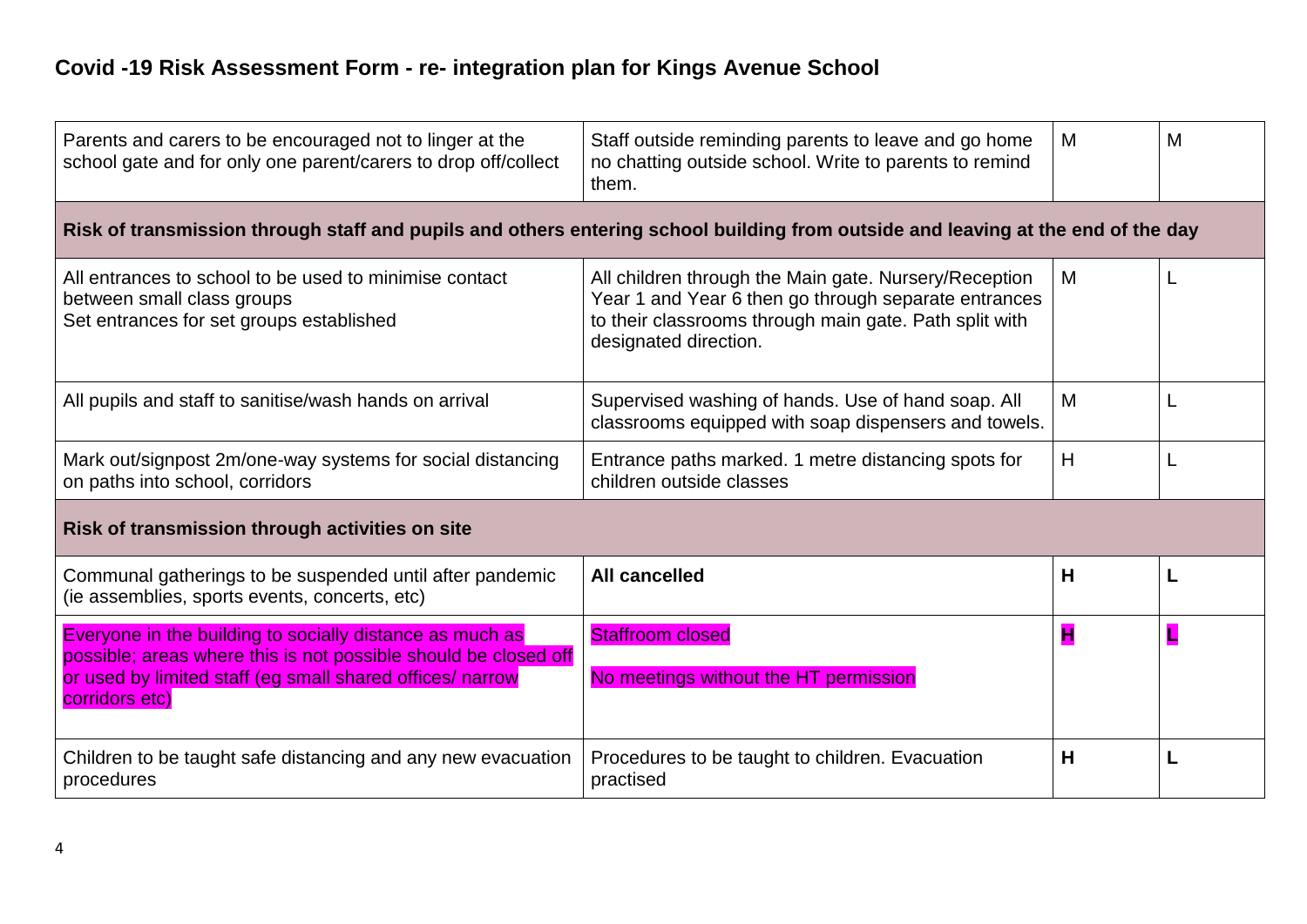| Cleaners to clean all areas used at least daily                                                                                                                                                        | Daily cleaning including all handles using disinfectant -<br>fixed play equipment after each group. Deep clean of<br>classrooms, offices and other areas on Wednesday.                      | H                       | M |
|--------------------------------------------------------------------------------------------------------------------------------------------------------------------------------------------------------|---------------------------------------------------------------------------------------------------------------------------------------------------------------------------------------------|-------------------------|---|
| Clear expectations for regular wiping and cleaning throughout<br>the day<br>Premises staff – bannisters, door handles, taps etc<br>School staff - classroom equipment                                  | Clean laptops and equipment after use. Equipment<br>cleaned at end of day.<br>During day toilets, handle cleaned<br>All guidance regarding removal of soft furnishings<br>removed from EYFS | M                       |   |
| Communicate importance of regular washing of clothes -<br>daily if possible - and cleaning of other items bought onto site                                                                             | Letter to parents re personal hygiene                                                                                                                                                       | M                       |   |
| Admin offices should only be used by admin staff with 2m<br>distancing                                                                                                                                 | Move desks apart – work at home where possible.<br>Office closed to parents and staff                                                                                                       | $\overline{\mathbf{M}}$ |   |
| Classroom                                                                                                                                                                                              |                                                                                                                                                                                             |                         |   |
|                                                                                                                                                                                                        |                                                                                                                                                                                             |                         |   |
| That should include seating pupils side by side and facing<br>forwards, rather than face to face or side on, and might<br>include moving unnecessary furniture out of classrooms to<br>make more space | <b>TIME ALLOCATED day 1</b><br>Children will sit 1mn apart                                                                                                                                  | L                       |   |
| Handwashing/sanitising station outside each classroom and<br>regular handwashing to be observed throughout the day and<br>Before and after lunch<br>After coughing or sneezing                         | Soap purchased all children supervised whilst hand<br>washing, on entry before and after lunch before going<br>home.                                                                        | L                       |   |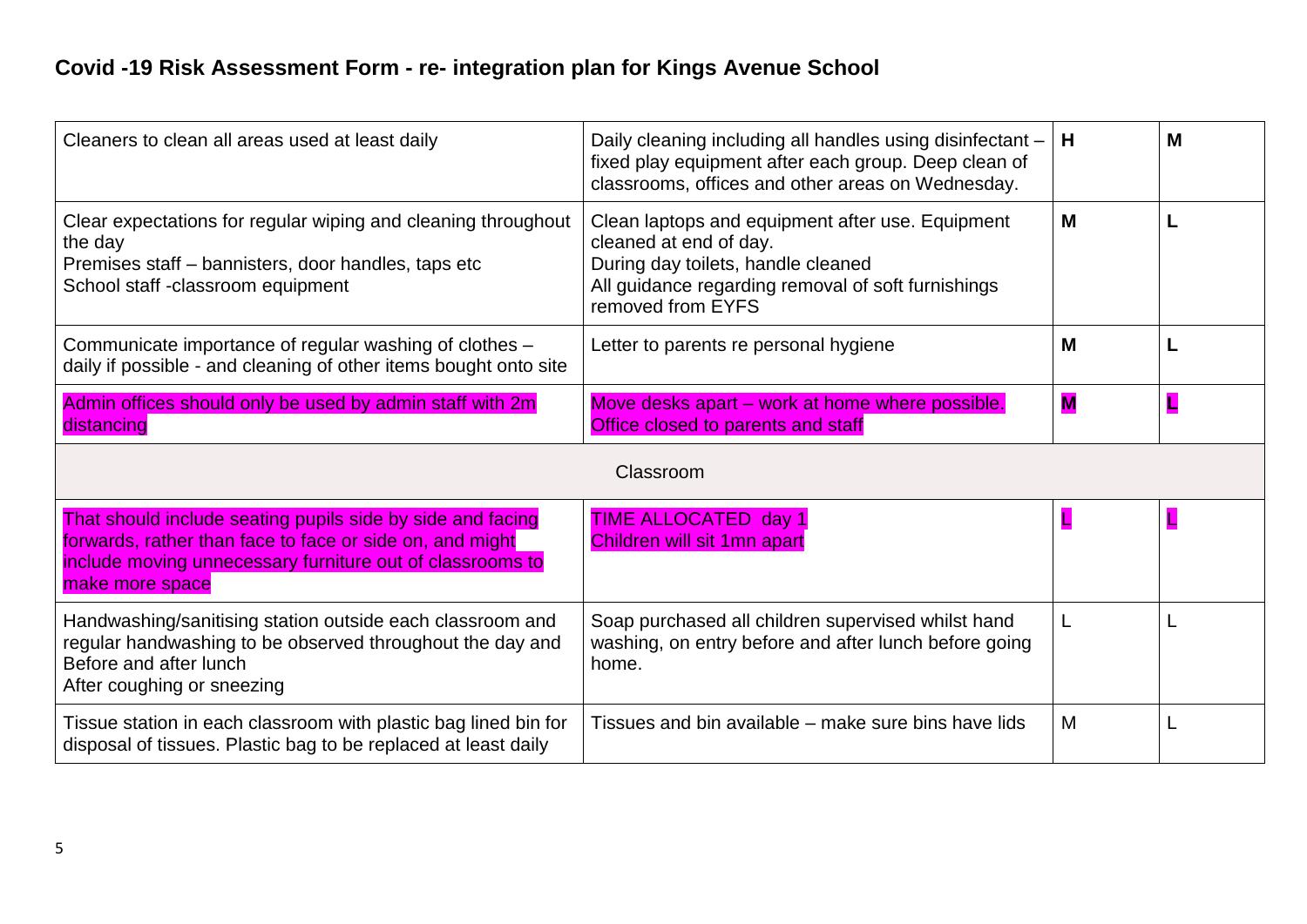| Good hygiene expectations are clearly displayed and taught<br>regularly                                                                       | Part of planning and reintegration into school. Children<br>have good understanding of how to wash hands<br>without causing anxiety | M                       |   |
|-----------------------------------------------------------------------------------------------------------------------------------------------|-------------------------------------------------------------------------------------------------------------------------------------|-------------------------|---|
| Cleaning wipes/materials available for class equipment                                                                                        | Disinfectant wipes have been purchased for each<br>class, along with disinfectant spray.                                            | M                       | L |
| Windows to be open as far as possible to ensure sufficient<br>ventilation                                                                     | Premises staff open all windows in the morning                                                                                      | M                       |   |
| Doors to be left open as far as possible - consider fire risk- to<br>minimise use of handles                                                  | Leave doors open to avoid touching of handles                                                                                       | $\overline{\mathsf{M}}$ |   |
|                                                                                                                                               | <b>Outside Learning</b>                                                                                                             |                         |   |
| Clear timetabling of outside space to ensure class units<br>remain as one                                                                     | The class bubble has timetable for outside area and<br>play areas so no interaction with other groups                               | M                       |   |
| Outside space to be zoned to ensure best use                                                                                                  | Zones clearly identified ball court, KS1 playground,<br>KS2 Playground and EYFS area.                                               | M                       |   |
| No sharing of small outdoor equipment - only plastic and<br>wipe/washable equipment to be used and this needs to be<br>cleaned after each use | None used                                                                                                                           | H                       |   |
| Any outside tables need to be cleaned after any use                                                                                           | Use disinfectant spray                                                                                                              | M                       | L |
| All to wash/sanitise hands when entering building after<br>outside learning                                                                   | Wash hands when entering school – supervised                                                                                        | H                       |   |
| Movement around the school/ Breaktimes                                                                                                        |                                                                                                                                     |                         |   |
| Movement to and from classrooms to be kept to a minimum                                                                                       | Leave and enter classroom from outside door                                                                                         | M                       |   |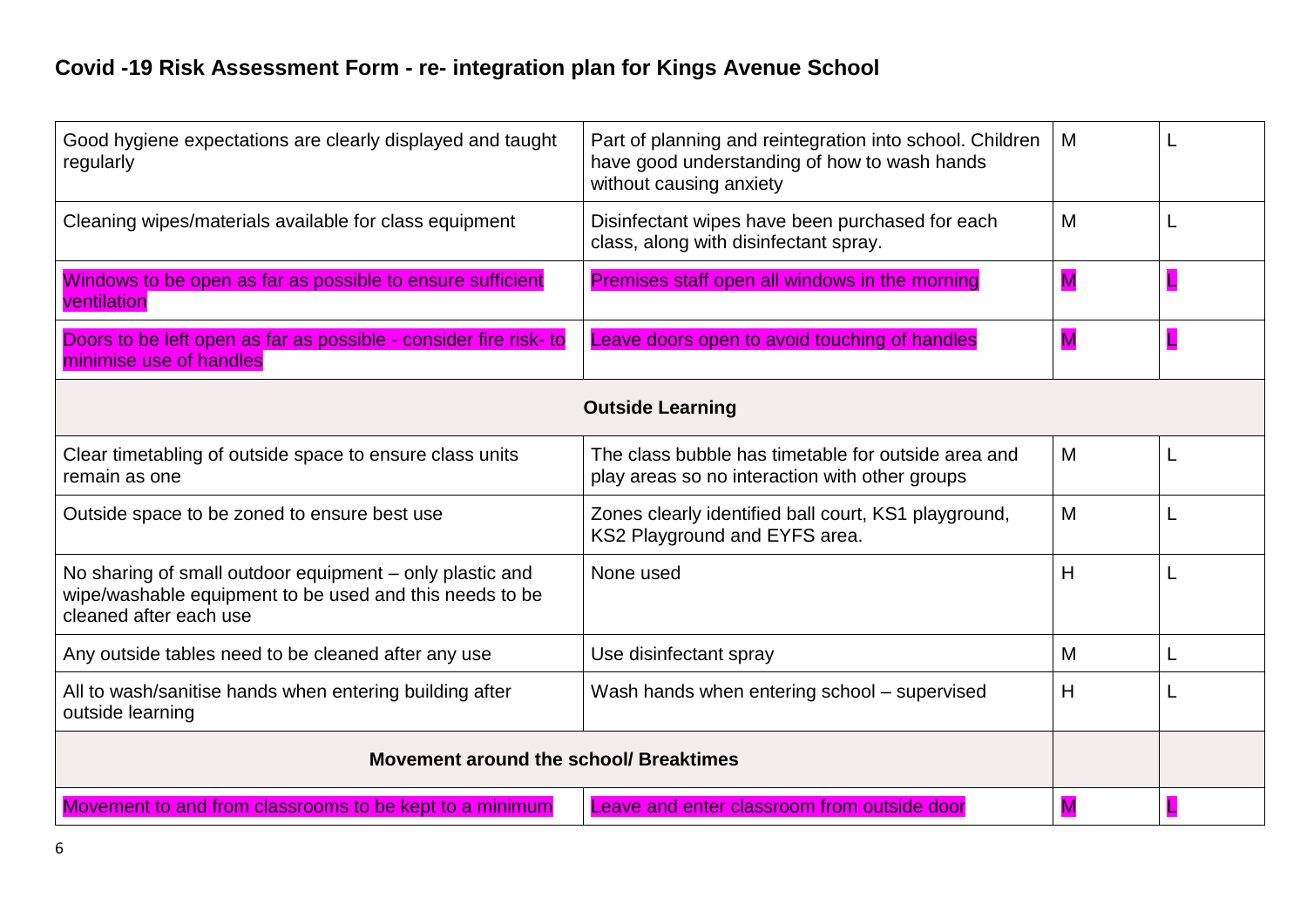| Breaktimes and entry and exits to be staggered to avoid class<br>units meeting                     | All breaks staggered so no bubble interacts with<br>another                                                                                                            | H |   |
|----------------------------------------------------------------------------------------------------|------------------------------------------------------------------------------------------------------------------------------------------------------------------------|---|---|
| Use of toilets to be staggered and monitored to ensure they<br>do not become overcrowded.          | Teach pupils maximum number allowed in toilets and<br>waiting routine so not to block corridors etc. Only<br>allocated toilets will be available for each group.       | H |   |
| Lunchtime                                                                                          |                                                                                                                                                                        |   |   |
| Lunchtime to be staggered                                                                          | TIMETABLE - packed lunch in classrooms                                                                                                                                 | H |   |
| Tables to be wiped between each class unit                                                         | Disinfectant spray and disinfectant wipes will be<br>available.                                                                                                        | M |   |
| Consider allocation of a Midday Meals Supervisor to a class<br>unit                                | MMS staff allocated to bubbles and stays with groups<br>during lunchtime<br>All MDS to war face coverings<br>All MDS to maintain 2m<br>All cooks to wear face covering | H |   |
| Packed lunch boxes are only handled by child to whom they<br>belong. All waste is taken home       | Parent encouraged to have school meals - if bringing<br>food from home must be in disposable bag                                                                       | M |   |
| Children use own water bottle that only they handle.                                               | Water bottle with their name clearly displayed                                                                                                                         | M | L |
| <b>Use of PPE</b>                                                                                  |                                                                                                                                                                        |   |   |
| PPE to be used for all first aid and if a child becomes unwell                                     | PPE kept in office and used for first aiders                                                                                                                           | H | M |
| Disposable PPE to be used only once and securely disposed<br>of following use in a plastic bin bag | Disposed of carefully in bins and taken outside                                                                                                                        | H | M |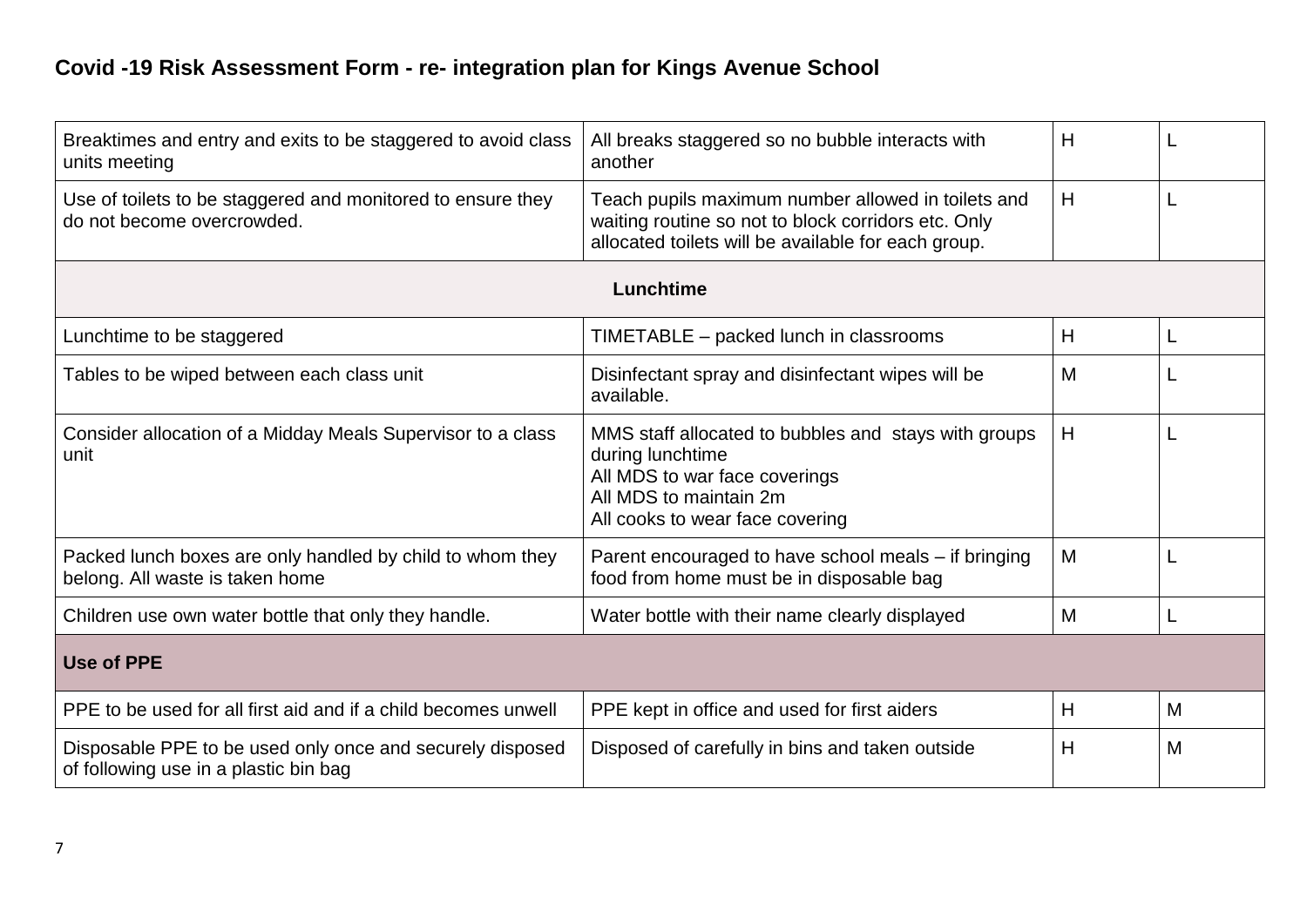| Staff delivering first aid to be aware of safe use of and<br>disposal of PPE                                                                                                                                                                         | Training of staff in use of PPE before returning to<br>school                                                                                              | H | M |
|------------------------------------------------------------------------------------------------------------------------------------------------------------------------------------------------------------------------------------------------------|------------------------------------------------------------------------------------------------------------------------------------------------------------|---|---|
| <b>First Aid/ill child</b>                                                                                                                                                                                                                           |                                                                                                                                                            |   |   |
| Only qualified first aiders to deliver first aid                                                                                                                                                                                                     | Identified first aiders                                                                                                                                    | M | L |
| Identify a room that sick pupils can be kept in until parents<br>come to collect them, ideally with:<br>A door you can close<br>A window you can open for ventilation<br>A separate bathroom they can use (either attached to the<br>room or nearby) | Ensure that the first aid room is thoroughly cleaned<br>when a child who is unwell leaves. No staff to enter the<br>room apart from first aider using PPE. | H | M |
| Staff need to wash their hands thoroughly after contact with<br>an ill child                                                                                                                                                                         | Regular hand washing and training                                                                                                                          | H |   |
| A face shield should be used if there is any risk of a splash to<br>the face from coughing spitting or vomiting                                                                                                                                      | Shield has to be used for children when displaying<br>symptoms                                                                                             | H |   |
| There is a clear plan in place following any diagnosis of Covid<br>-19 within school - this follows government guidance                                                                                                                              | Displayed in Office – any symptoms from staff or pupils $ $<br>in the bubble all are sent home until test for covid has<br>been carried out.               | H | M |
| <b>Premises Checks</b>                                                                                                                                                                                                                               |                                                                                                                                                            |   |   |
| Building regularly inspected for Health & Safety                                                                                                                                                                                                     | See fortnightly paperwork re Health & Safety walks                                                                                                         | M | L |
| Water systems are operational and flushed                                                                                                                                                                                                            | Building has been in use and all water facilities are<br>continuously flushed                                                                              |   |   |
| Security and fire systems functional                                                                                                                                                                                                                 | Regular monitoring of security and fire system                                                                                                             |   |   |